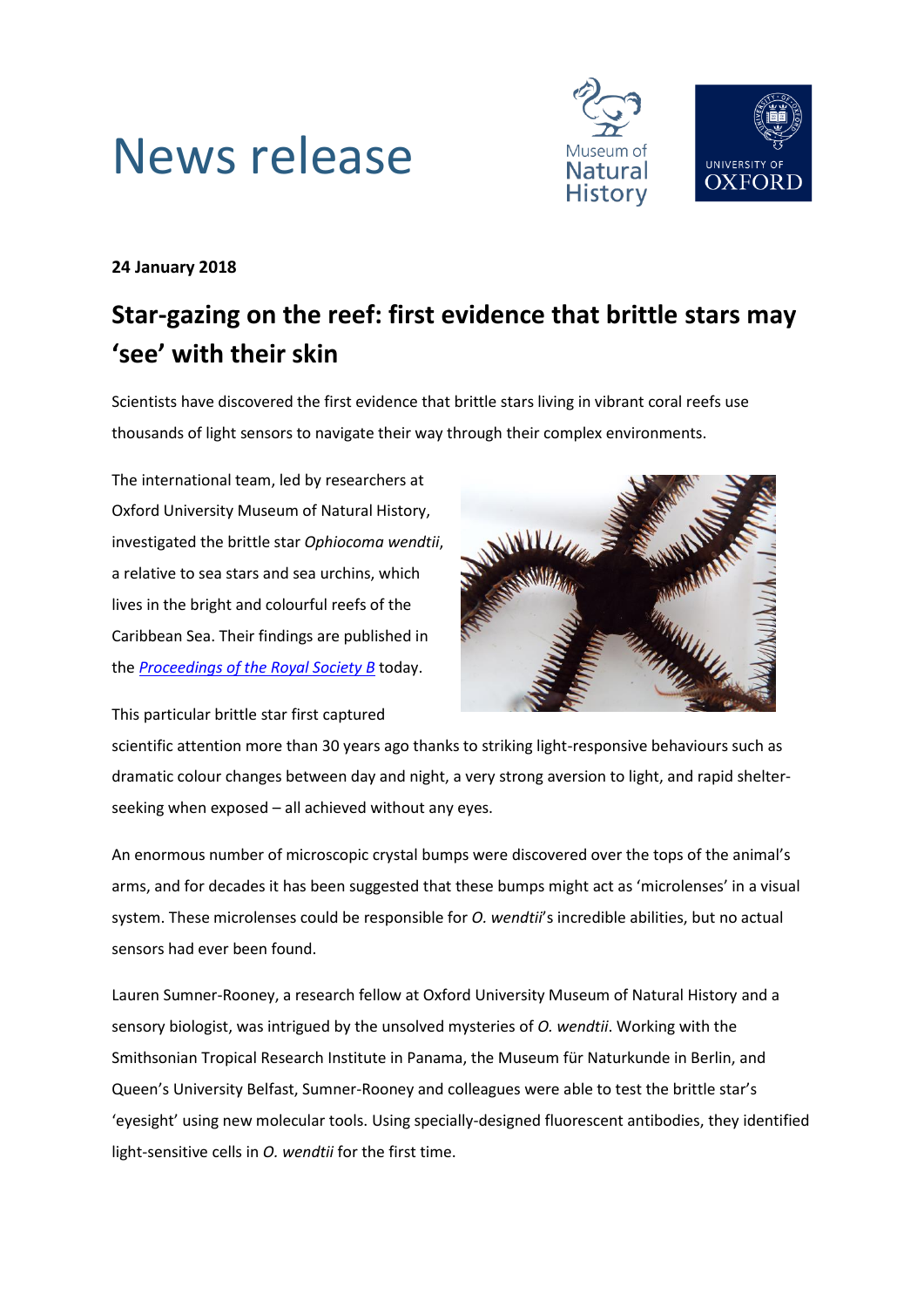Contrary to the prevailing theory, Sumner-Rooney and co-authors found that there were thousands of light-sensitive cells in the arms of the brittle stars, and that they were in fact embedded in the skin across the entire body.

"We were very surprised to find these photoreceptors in such huge numbers and all over the animals," says Sumner-Rooney. "They really do cover every inch, top and bottom, and they're very much dotted around at the surface in between what we previously thought were lenses, not underneath them. They certainly wouldn't receive any focussed light."

Even without any optical help from the lenses, behavioural experiments demonstrate for the first time that the brittle stars are able to detect shadows from a distance.

"This was really exciting", adds Sumner-Rooney. "We've got the first evidence that these animals could be using their huge light-sensing network to 'see' distant patches of shade that might offer shelter from predators."

If the animals do form an image, it's likely to be very coarse, but on the crowded tropical reefs, disturbed brittle stars never have to look too far to make a dash for the nearest cover.

Although the team is the first to find the light sensors responsible, it remains a mystery how the brittle stars might use all the information they gather to see with their skins.

"It's amazing that we've had this lens-based hypothesis for several decades, yet it seems that the actual mechanism behind *Ophiocoma wendtii*'s incredible behaviour is even stranger than we thought," says Sumner-Rooney.

### **For further information:**

Lauren Sumner-Rooney Research fellow Museum of Natual History [lauren.sumner-rooney@oum.ox.ac.uk](mailto:lauren.sumner-rooney@oum.ox.ac.uk) 01865 272 950

#### **Notes to editors**

The full paper is published today as: Sumner-Rooney L, Rahman IA, Sigwart JD, Ullrich-Lüter E. 2018. *Wholebody photoreceptor networks are independent of 'lenses' in brittle stars. Proceedings of the Royal Society B: Biological Sciences.*